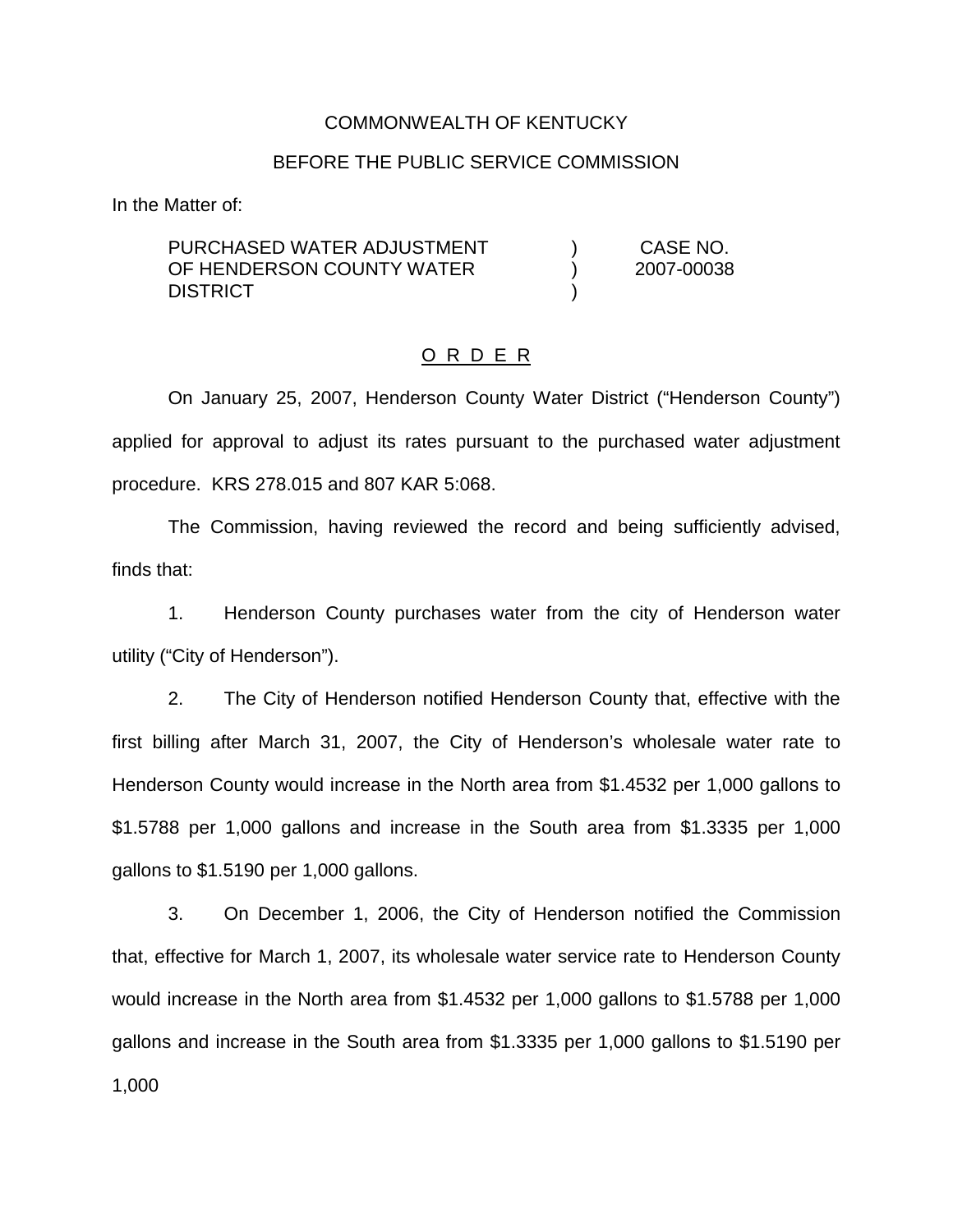gallons. Pursuant to KRS 278.180 and 278.190, this proposed rate will become effective on March 1, 2007.

4. During the 12 months ending December 31, 2006, Henderson County purchased 503,535,000 gallons of water from City of Henderson and sold 402,246,000 gallons. The increase in the cost of purchased water is \$65,210.81, resulting in a purchased water adjustment of \$0.16 per 1,000 gallons.

5. The purchased water adjustment of \$0.16 per 1,000 gallons is fair, just, and reasonable and should be approved.

6. On April 28, 2005, the Commission issued a final Order in Case No. 2005- 00072.<sup>1</sup> The Order granted Henderson County permission to phase-in a rate increase. Phase 2 rates shall become effective 24 months from the date of the Order in Case No. 2005-00072. The purchased water adjustment factor of \$0.16 per 1,000 gallons should be applied to the Phase 2 rates.

IT IS THEREFORE ORDERED that:

1. The purchased water adjustment of \$0.16 per 1,000 gallons and the rates in Appendix A, attached hereto and incorporated herein, are fair, just, and reasonable and are approved for services rendered on and after March 1, 2007.

2. The rates as shown in Appendix B shall become effective on April 28, 2007.

3. Within 20 days of the date of this Order, Henderson County shall file with the Commission revised tariff sheets showing the rates approved herein.

 $1$  Case No. 2005-00072, Application of the Henderson County Water District for Approval of a Proposed Increase in Rates for Water Service.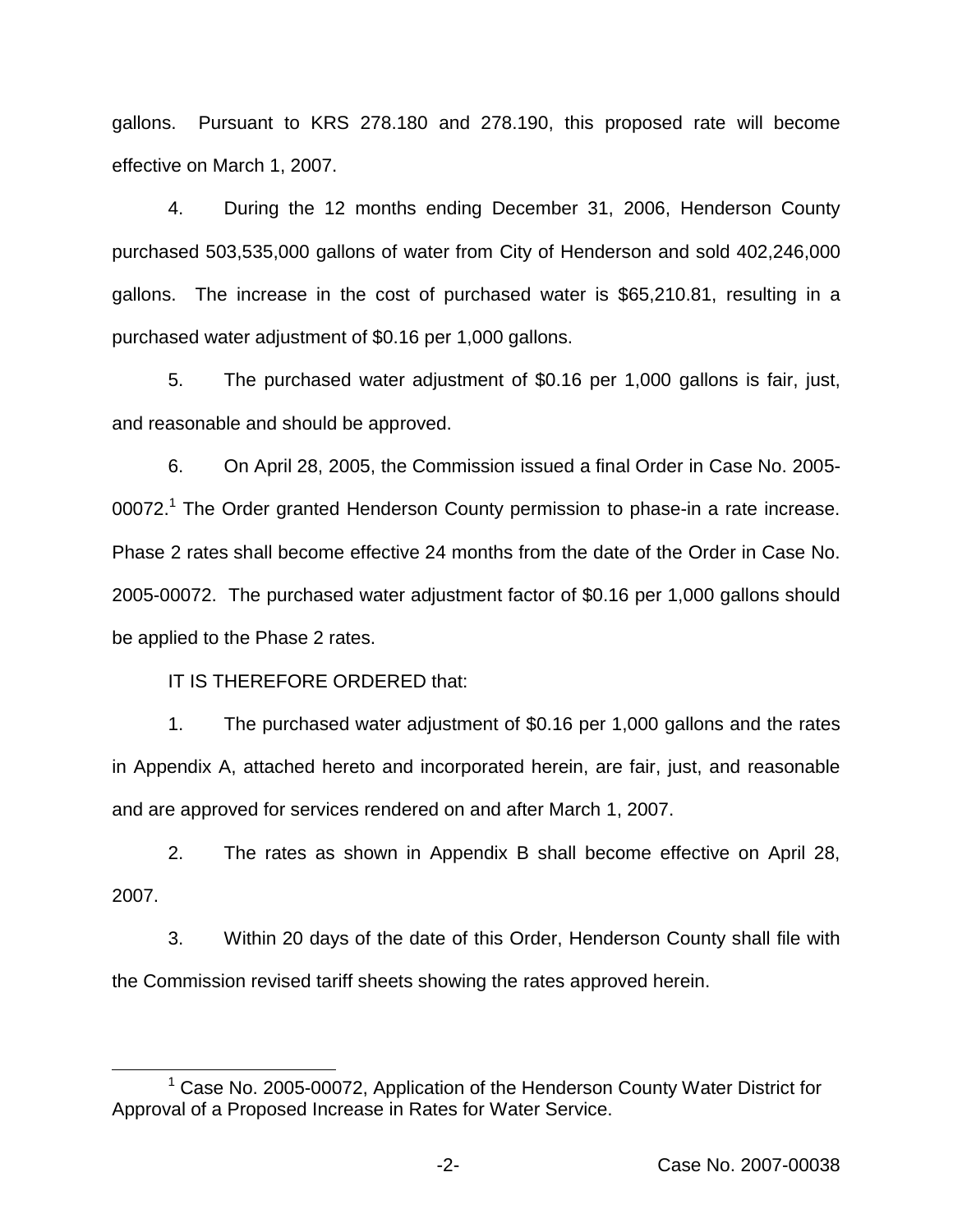4. Thirty days prior to the effective date of Phase 2 rates, Henderson County shall file with the Commission its revised tariff setting out Phase 2 rates. Henderson County shall provide its customers with a one-time notice with the implementation of Phase 2 rates.

Done at Frankfort, Kentucky, this 26<sup>th</sup> day of February, 2007.

By the Commission

ATTEST:

**Executive Director**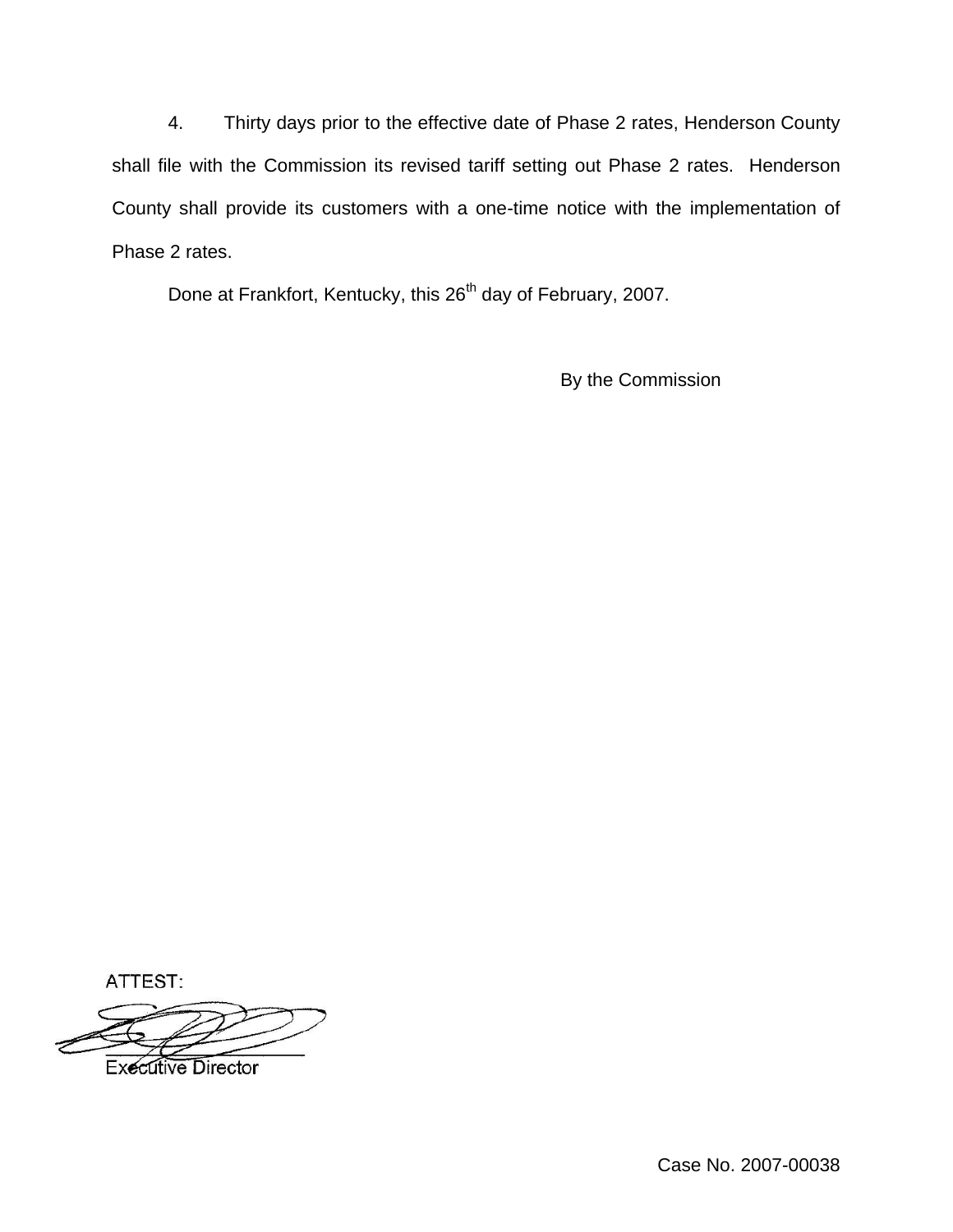# APPENDIX A

# APPENDIX TO AN ORDER OF THE KENTUCKY PUBLIC SERVICE COMMISSION IN CASE NO. 2007-00038 DATED February 26, 2007

The following rates and charges are prescribed for the customers in the area served by Henderson County Water District. All other rates and charges not specifically mentioned herein shall remain the same as those in effect under authority of the Commission prior to the effective date of this Order.

#### **Monthly Water Rates**

|                  | 5/8" x 3/4" Meter                    |                                                    |                        |  |
|------------------|--------------------------------------|----------------------------------------------------|------------------------|--|
|                  | First 2,000 gallons                  |                                                    | \$13.39 Minimum Bill   |  |
|                  | Next 8,000 gallons                   |                                                    | 4.59 per 1,000 gallons |  |
|                  | Next 20,000 gallons                  |                                                    | 4.16 per 1,000 gallons |  |
|                  | Over 30,000 gallons                  |                                                    | 3.73 per 1,000 gallons |  |
|                  | 1 Inch Meter                         |                                                    |                        |  |
|                  | First 5,000 gallons                  |                                                    | \$27.16 Minimum Bill   |  |
|                  | Next 5,000 gallons                   |                                                    | 4.59 per 1,000 gallons |  |
|                  | Next 20,000 gallons                  |                                                    | 4.16 per 1,000 gallons |  |
|                  | Over 30,000 gallons                  |                                                    | 3.73 per 1,000 gallons |  |
|                  | 2 Inch Meter                         |                                                    |                        |  |
|                  | First 16,000 gallons                 |                                                    | \$75.07 Minimum Bill   |  |
|                  | Next 14,000 gallons                  |                                                    | 4.16 per 1,000 gallons |  |
|                  | Over 30,000 gallons                  |                                                    | 3.73 per 1,000 gallons |  |
|                  | 3 Inch Meter                         |                                                    |                        |  |
|                  | First 30,000 gallons                 |                                                    | \$133.31 Minimum Bill  |  |
|                  | Over 30,000                          | gallons                                            | 3.73 per 1,000 gallons |  |
|                  |                                      |                                                    |                        |  |
|                  | 4 Inch Meter<br>First 50,000 gallons |                                                    | \$207.91 Minimum Bill  |  |
|                  | Over 50,000 gallons                  |                                                    | 3.73 per 1,000 gallons |  |
|                  |                                      |                                                    |                        |  |
|                  | 6 Inch Meter                         |                                                    |                        |  |
|                  | First 100,000 gallons                |                                                    | \$394.41 Minimum Bill  |  |
|                  | Over 100,000 gallons                 |                                                    | 3.73 per 1,000 gallons |  |
|                  |                                      | <b>Volunteer Fire Department (Metered Service)</b> |                        |  |
| <b>Flat Rate</b> |                                      |                                                    | \$13.39 Maximum Bill   |  |
|                  |                                      |                                                    |                        |  |